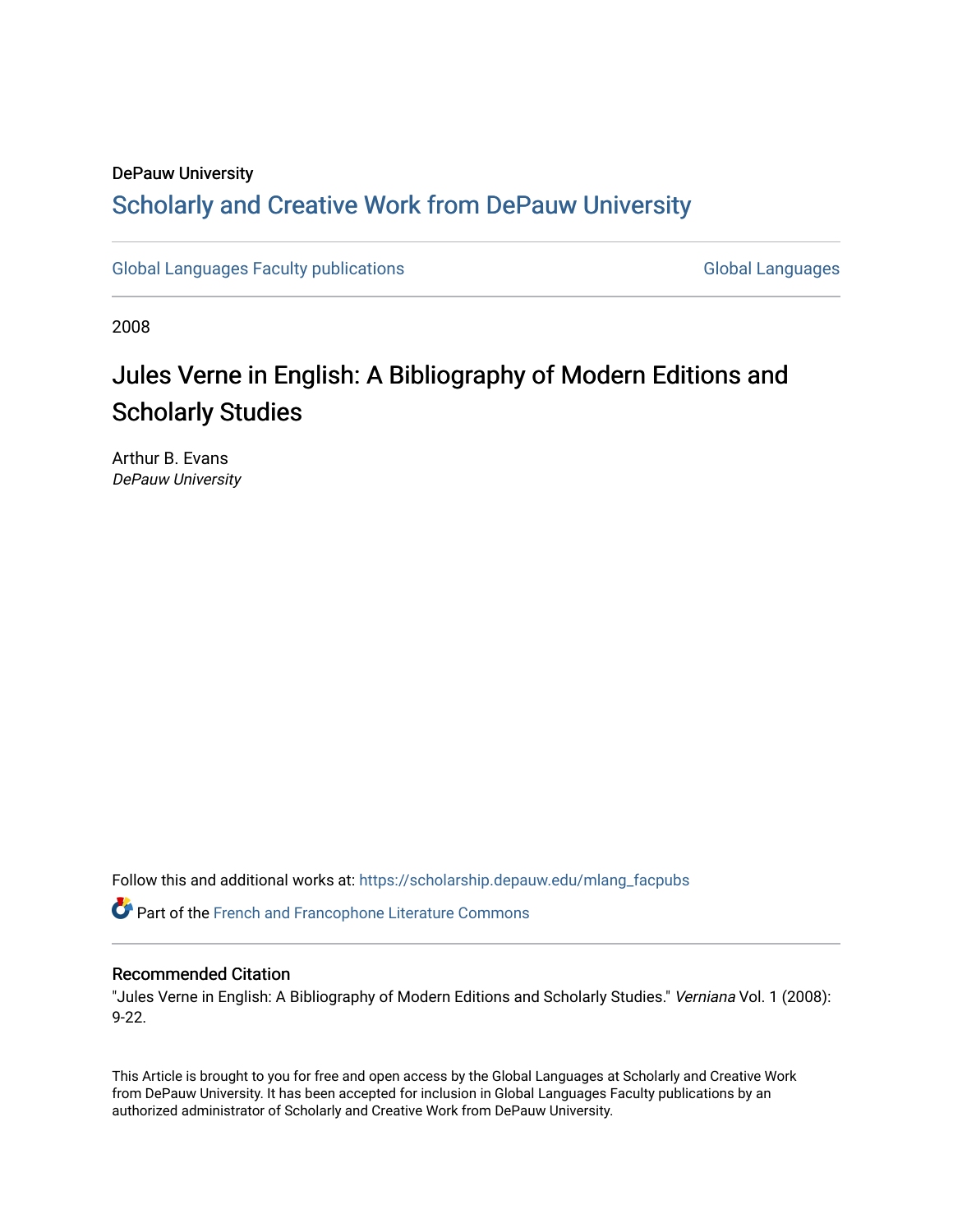

www.verniana.org

## **Jules Verne in English: A Bibliography of Modern Editions and Scholarly Studies**

### *Arthur B. Evans*

### *ABSTRACT*

This chronological bibliography provides an overview of English-language editions and scholarship on Jules Verne from 1965 to 2007. It is divided into three parts: new translations of Verne's works, monographs and other book-length studies on Verne, and shorter critical essays about Verne. The content of this bibliography suggests that both the quantity and the quality of English-language editions and criticism on Jules Verne have increased dramatically since 1965.

## *RĖSUMĖ*

Cette bibliographie chronologique offre un survol des éditions et de la critique de Jules Verne éditées en langue anglaise de 1965 à 2007. Elle est divisée en trois parties: les nouvelles traductions en anglais des oeuvres de Verne, les livres critiques sur Verne, et les articles critiques sur Verne. Le contenu de cette bibliographie suggère que la quantité et la qualité des éditions et des études critiques en langue anglaise sur Jules Verne ont augmenté de façon dramatique depuis 1965.

The following bibliography of English-language editions of and scholarship on Jules Verne is divided into three parts and organized chronologically from 1965 through 2007. The first part lists all new English translations of Verne's works that are of good quality and noteworthy. Not listed are new translations that are either of poor quality (e.g., abridged or bowdlerized) or those that merely reprint an existing English translation from the nineteenth or early twentieth century. In the second part are listed those English-language monographs, biographies, or other book-length studies on Verne published since 1965. Not included are translations of works into English that were previously published in French or other languages. The third part contains a reasonably comprehensive listing of shorter works of English-language Verne criticism—articles in scholarly journals, introductions to critical editions, etc.—that have added in a significant way to the existing English scholarship on this author. As a general rule, no book or film reviews, university papers, newsletter items, or personal website materials are included in this part.

Modern English-language scholarship on Verne began in 1965 with the pioneering work of Walter James Miller. It has come a long way since, and some of the very best studies in the past couple of decades have been Anglo-American in origin. But it must also be acknowledged that—because of poor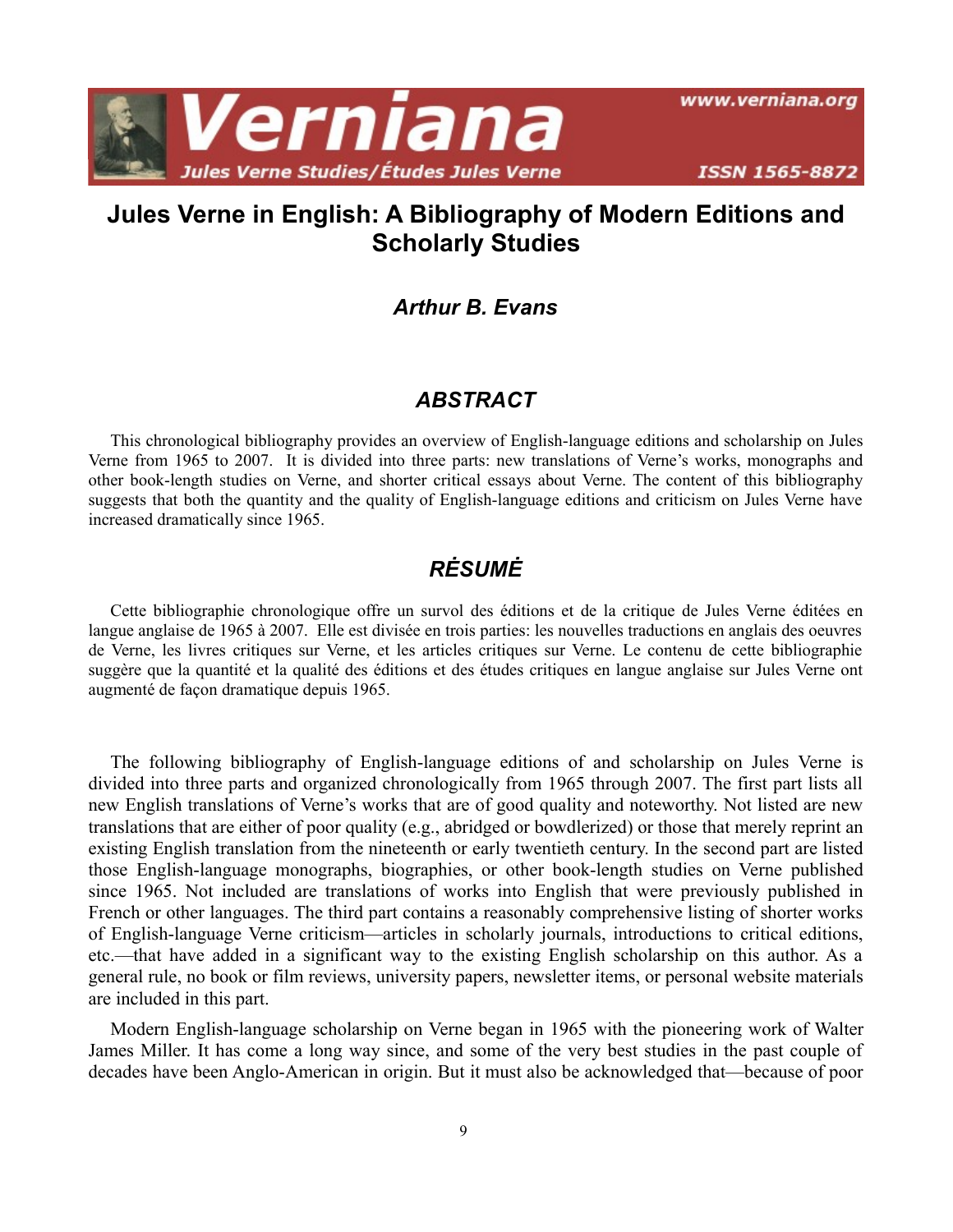translations, Hollywood cinema, and the relentless commercialization of Verne as the "Father of Sci-Fi"—English-language readers have needed more help than their European counterparts in learning about the real Jules Verne. The "rescue effort" discussed by Professor Miller in this issue has played a crucial role in dispelling the many myths and errors that have surrounded Verne and his works in the UK and America. And the rescue seems to be working. As the following bibliography suggests, English-language readers are now witnessing a veritable renaissance of interest in all things Vernian. If this trend continues, the 21st century promises to be very kind indeed to the legendary yet often misunderstood author of the *Voyages extraordinaires*.

#### **New English translations of Verne's works published since 1965**:

*Journey to the Centre of the Earth*. Translated by Robert Baldick. Harmondsworth, England: Penguin, 1965.

*Twenty Thousand Leagues Under the Sea*. Translated by Walter James Miller. New York: Washington Square Press, 1965.

*Around the World in Eighty Days*. Translated by Jacqueline and Robert Baldick. London: Dent, 1968.

*Twenty Thousand Leagues Under the Sea*. Translated by Mendor T. Brunetti. New York: Signet, 1969. Reprint with a new afterword by Walter James Miller, 2001.

*From the Earth to the Moon and Around the Moon*. Translated by Jacqueline and Robert Baldick. London: Dent, 1970.

*From the Earth to the Moon and Around the Moon*. Translated by Harold Salemson with an introduction by Jean Jules-Verne and illustrations by Robert Shore. New York: Heritage, 1970.

*The Annotated Jules Verne: Twenty Thousand Leagues Under the Sea*. Translated and edited by Walter James Miller. New York: Crowell, 1976.

*The Annotated Jules Verne: From the Earth to the Moon*. Translated and edited by Walter James Miller. New York: Crowell, 1978.

*Family Without a Name*. Translated by Edward Baxter. Toronto: NC Press, 1982.

*The Fur Country*. Translated by Edward Baxter. Toronto: NC Press, 1987.

*Humbug: The American Way of Life*. Translated and edited by William Butcher. Edinburgh: Acadian Press, 1991.

*Journey to the Centre of the Earth*. Translated and edited by William Butcher. Oxford: Oxford University Press, 1992.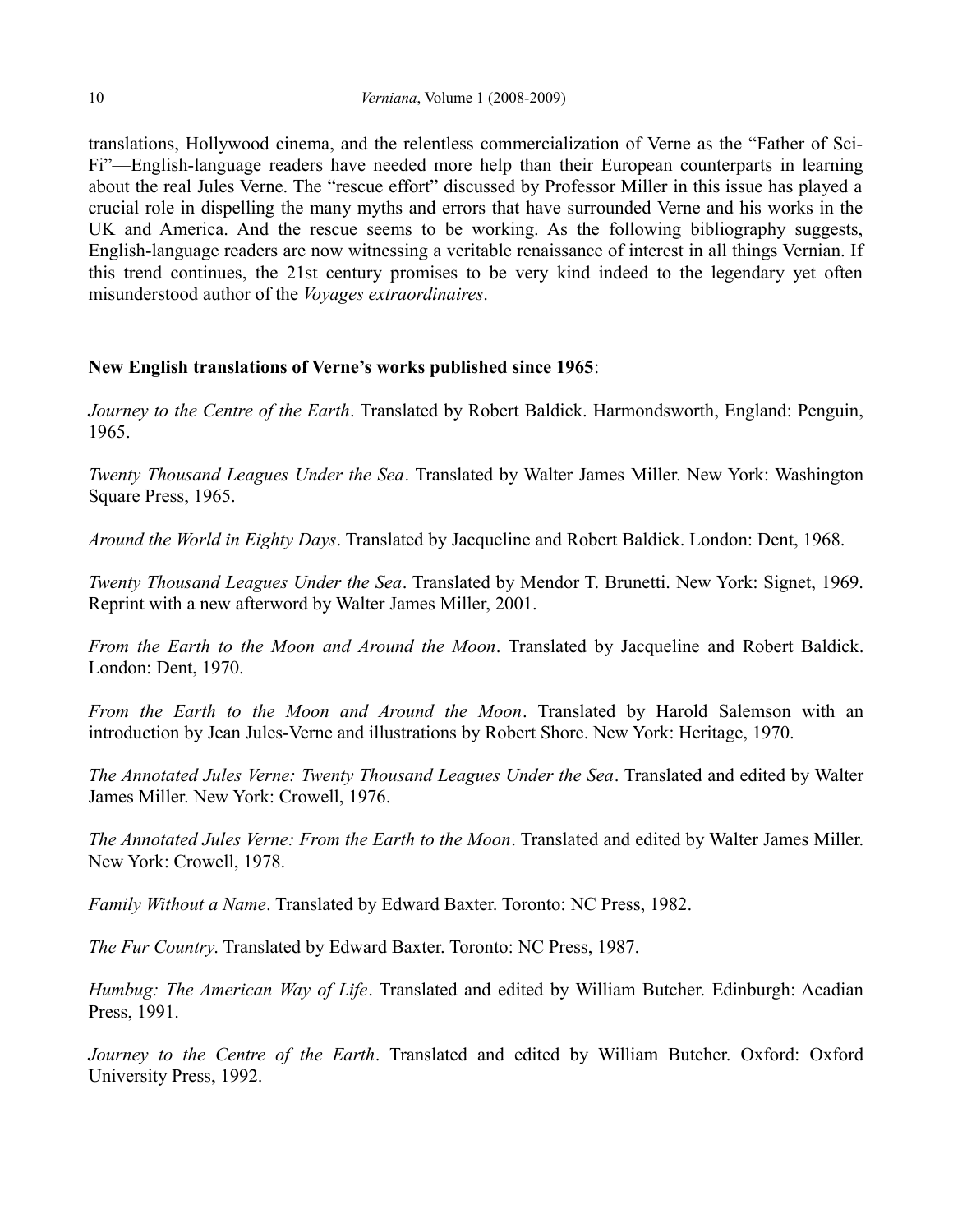*The Complete Twenty Thousand Leagues Under the Sea*. Translated and edited by Emanuel J. Mickel. Bloomington: Indiana UP, 1992.

*Backwards to Britain*. Translated by Janice Valls-Russel, edited and with an introduction by William Butcher. Edinburgh: Chambers, 1992.

*Jules Verne's Twenty Thousand Leagues Under the Sea: The Definitive Unabridged Edition Based on the Original French Texts*. Translated and edited by Walter James Miller and Frederick Paul Walter. Annapolis: US Naval Institute, 1993.

*Adventures of the Rat Family*. Translated by Evelyn Copeland with an introduction by Iona Opie and an afterword by Brian Taves. Oxford: Oxford University Press, 1993.

*Around the World in Eighty Days*. Translated and edited by William Butcher. Oxford: Oxford University Press, 1995.

*Paris in the Twentieth Century*. Translated by Richard Howard with an introduction by Eugen Weber. New York: Random House, 1996.

"The Humbug: The American Way of Life." Translated by Edward Baxter with an afterword by Olivier Dumas. In *The Jules Verne Encyclopedia*, edited by Brian Taves and Stephen Michaluk Jr. 73- 85.Lanham, MD: Scarecrow, 1996. Reprinted in Jules Verne, *The Eternal Adam and Other Stories*, edited by Peter Costello, 82-107. London: Phoenix, 1999.

*Twenty Thousand Leagues Under the Seas*. Translated and edited by William Butcher. Oxford: Oxford University Press, 1998.

*Invasion of the Sea*. Translated by Edward Baxter, edited by and with an introduction and notes by Arthur B. Evans. Middletown, CT: Wesleyan University Press, 2001.

*The Mysterious Island*. Translated by Sidney Kravitz, edited by Arthur B. Evans, and with an introduction, notes, and other critical material by William Butcher. Middletown, CT: Wesleyan University Press, 2001.

*The Mysterious Island*. Translated by Jordan Stump with an introduction by Caleb Carr. New York: Modern Library, 2001.

*The Mighty Orinoco*. Translated by Stanford L. Luce, edited by Arthur B. Evans, and with an introduction and notes by Walter James Miller. Middletown, CT: Wesleyan University Press, 2002.

*Magellania*. Translated by Benjamin Fry with an introduction by Olivier Dumas. New York: Welcome Rain, 2002.

*Journey Through the Impossible*. Translated by Edward Baxter, edited by and with an introduction by Jean-Michel Margot, and illustrated by Roger Leyonmark. Amherst, NY: Prometheus Books, 2003.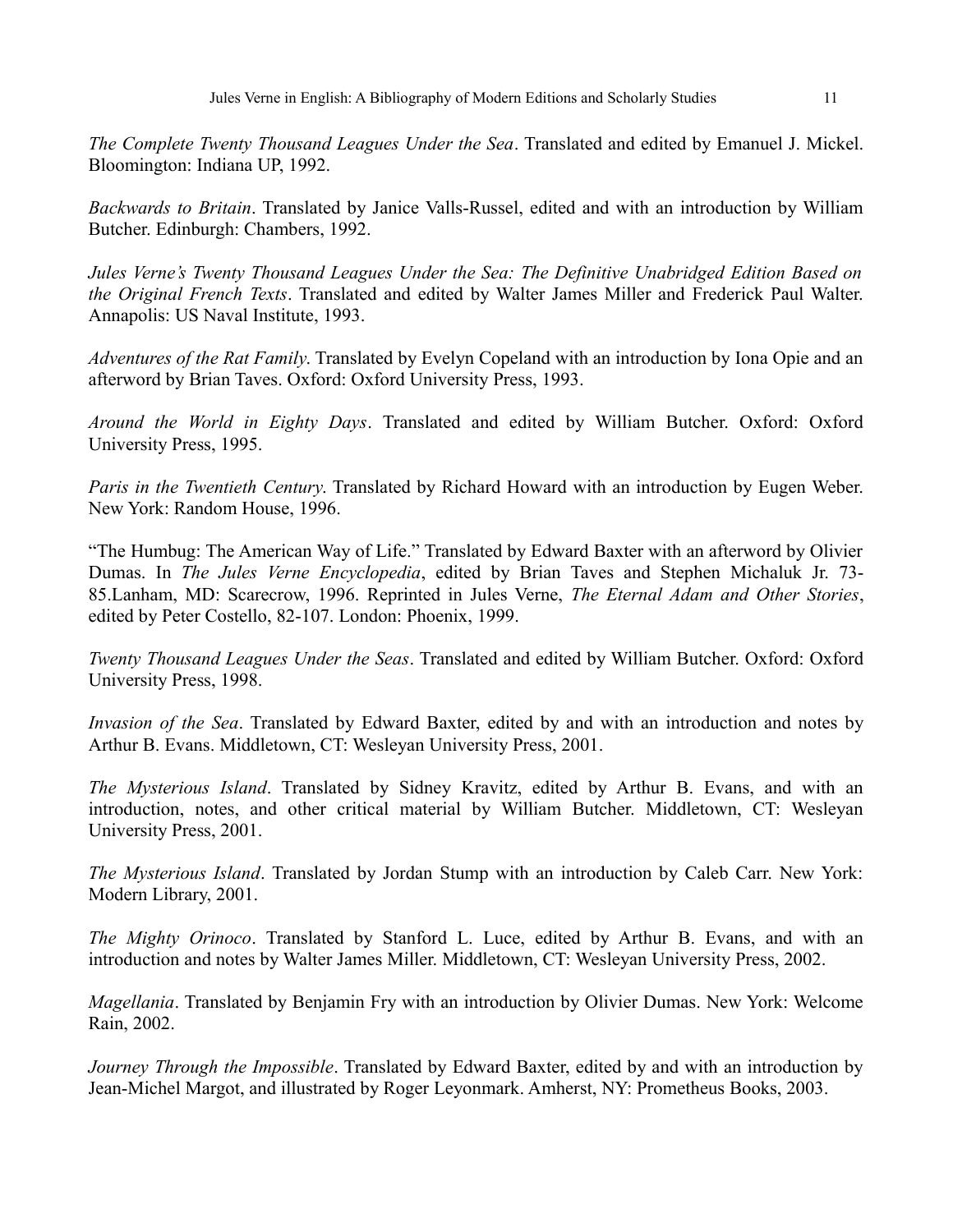*The Adoptive Son*. Translated and adapted by Frank J. Morlock (2003). Available online at <http://jv.gilead.org.il/works.html#plays>.

*The Knights of the Daffodil*. Translated and adapted by Frank J. Morlock (2003). Available online at <http://jv.gilead.org.il/works.html#plays>.

*Mr. Chimpanzee, Operetta in One Act*. Translated and adapted by Frank J. Morlock (2003). Available online at <http://jv.gilead.org.il/works.html#plays>.

*Eleven Days of Siege*. Translated and adapted by Frank J. Morlock (2003). Available online at <http://jv.gilead.org.il/works.html#plays>.

*Michael Strogoff* (by Jules Verne and Adolphe d'Ennery). Translated and adapted by Frank J. Morlock (2003). Available online at <http://jv.gilead.org.il/works.html#plays>.

*A Fantasy of Dr. Ox*. Translated by Andrew Brown with a foreword by Gilbert Adair. London: Hesperus, 2003.

*The Star of the South*. Translated by Stephen Gray. Pretoria: Protea Book House, 2003.

*Around the World in Eighty Days*. Translated with notes by Michael Glencross and with an introduction by Brian Aldiss. London: Penguin, 2004.

*The Underground City*. Translated by Sarah Crozier with a foreword by Ian Thompson. Edinburgh: Luath Press, 2005.

*The Adventures of Captain Hatteras*. Translated and edited by William Butcher. Oxford: Oxford University Press, 2005.

*The Children of Captain Grant* (by Jules Verne and Adolphe d'Ennery). Translated and adapted by Frank J. Morlock (2005). Available online at <http://jv.gilead.org.il/works.html#plays>.

*Twenty Thousand Leagues Under the Sea*. Translated by F. P. Walter. Available online at <http://jv.gilead.org.il/fpwalter/>.

*The Begum's Millions*. Translated by Stanford L. Luce, edited by Arthur B. Evans, with an introduction and notes by Peter Schulman. Middletown, CT: Wesleyan University Press, 2005.

*An Antarctic Mystery or, The Sphinx of the Ice Fields: A Sequel to Edgar Allan Poe's The Narrative of Arthur Gordon Pym of Nantucket*. Translated by Mrs. Cashel Hoey, revised and modernized by John Gregory Betancourt. Rockville, MD: Wildside Press, 2005.

*The Meteor Hunt*. Translated and edited by Frederick Paul Walter and Walter James Miller. Lincoln, NE: U of Nebraska Press, 2006.

*Lighthouse at the End of the World*. Translated and edited by William Butcher. Lincoln, NE: University of Nebraska Press, 2007.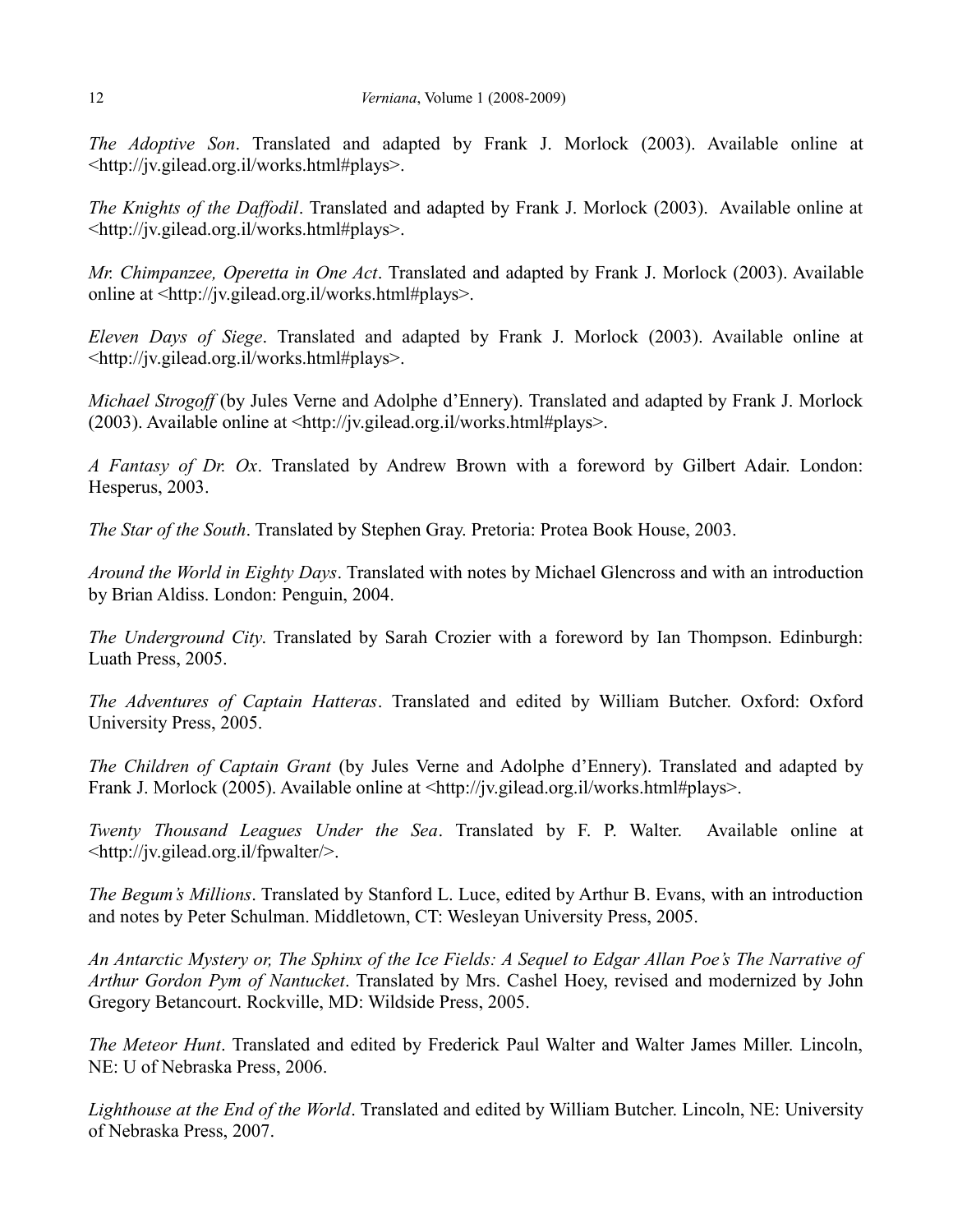*The Kip Brothers*. Translated by Stanford L. Luce, edited by Arthur B. Evans, with an introduction and notes by Jean-Michel Margot. Middletown, CT: Wesleyan University Press, 2007.

*Mathias Sandorf*. Translated by George Hanna (1889), with "adjustments, modifications, and restorations" by the publisher. New York: ROH Press, 2007.

#### **Monographs and other scholarly books about Verne published in English since 1965**:

I. O. Evans. *Jules Verne and His Work*. London: Arco, 1965.

Peter Costello. *Jules Verne: Inventor of Science Fiction*. New York: Charles Scribner's Sons, 1978.

Peter Haining. *The Jules Verne Companion*. London: Souvenir, 1978.

Edward J. Gallagher, Judith A. Mistichelli, and John A. Van Eerde. *Jules Verne: A Primary and Secondary Bibliography*. Boston: G. K. Hall, 1980.

Andrew Martin. *The Knowledge of Ignorance from Genesis to Jules Verne*. Cambridge: Cambridge University Press, 1985.

Arthur B. Evans. *Jules Verne Rediscovered: Didacticism and the Scientific Novel*. Westport, CT: Greenwood Press, 1988.

William Butcher. *Verne's Journey to the Centre of the Self: Space and Time in the Voyages Extraordinaires*. London: Macmillan, 1990.

Andrew Martin. *The Mask of the Prophet: The Extraordinary Fictions of Jules Verne*. Oxford: Clarendon Press, 1990.

Timothy Unwin. *Jules Verne: Le Tour du monde en quatre-vingts jours*. Glasgow: Glasgow University Press, 1992.

Lawrence Lynch. *Jules Verne*. New York: Twayne, 1992.

Peggy Teeters. *Jules Verne: The Man Who Invented Tomorrow*. New York: Walter, 1992.

Paul Alkon. *Science Fiction Before 1900*. New York: Twayne, 1994.

Ron Miller. *Extraordinary Voyages: A Reader's Guide to the Works of Jules Verne*. Fredericksburg, VA: Black Cat Press, 1994.

Herbert R. Lottman. *Jules Verne: An Exploratory Biography*. New York: St. Martin's Press, 1996.

Brian Taves and Stephen Michaluk, Jr. *The Jules Verne Encyclopedia*. Lanham, MD: Scarecrow Press, 1996.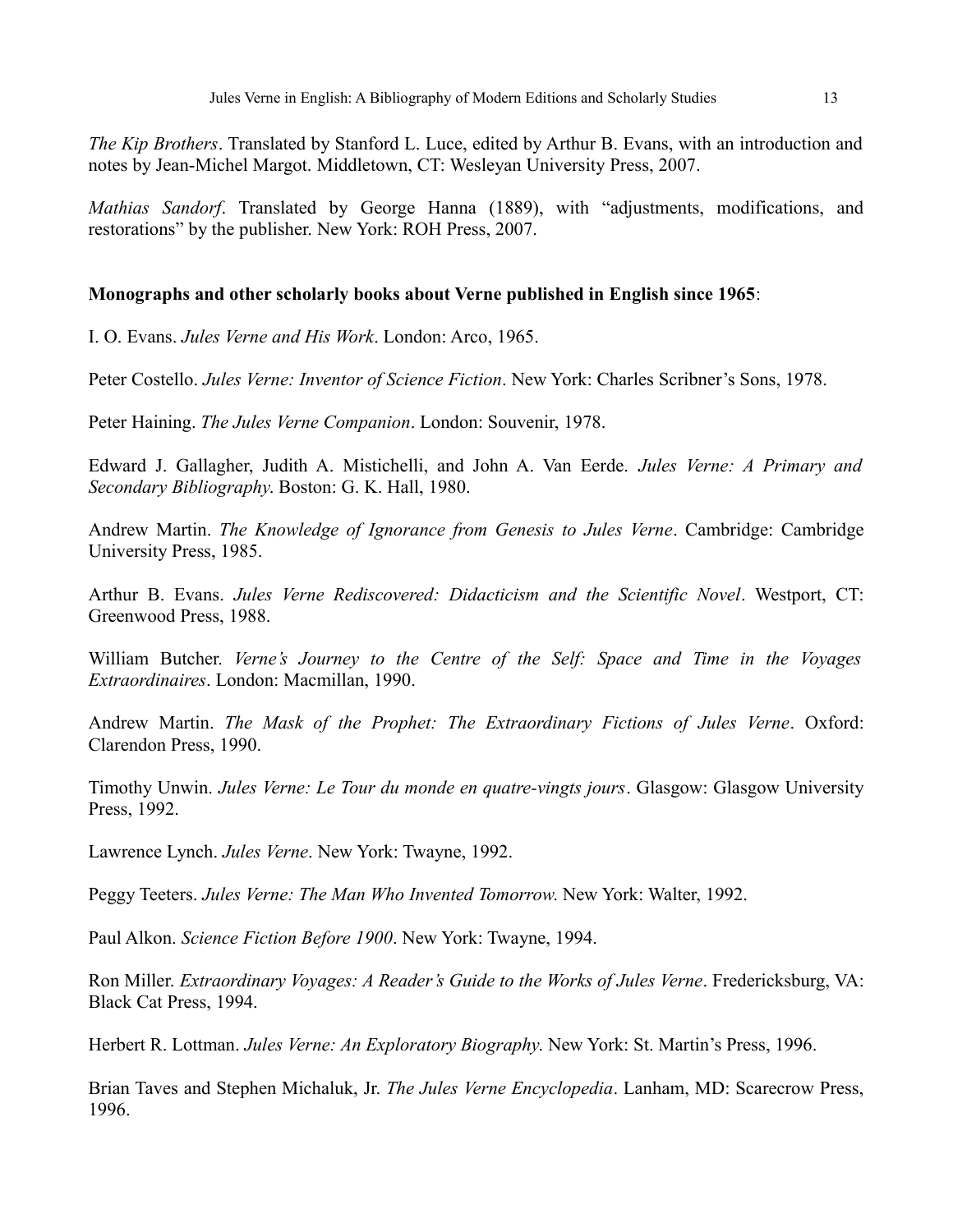Thomas C. Renzi. *Jules Verne on Film: A Filmography of the Cinematic Adaptations of His Works, 1902 through 1997*. Jefferson, N.C.: McFarland, 1998.

Edmund Smyth, ed. *Jules Verne: Narratives of Modernity*. Liverpool: Liverpool University Press, 2000.

W. Sean Chamberlin. *The Remarkable Ocean World of Jules Verne: A Study Guide for Twenty Thousand Leagues Under the Sea*. Dubuque, IA: Kendall/Hunt, 2002. Timothy Unwin. Jules Verne: *Journeys in Writing*. Liverpool: Liverpool University Press, 2005.

William Butcher. *Jules Verne: The Definitive Biography*. New York: Thunder's Mouth Press, 2006.

#### **Articles, introductions, and other scholarly criticism on Verne published in English since 1965**:

Walter James Miller. "Jules Verne in America: A Translator's Preface." In Jules Verne, *Twenty Thousand Leagues under the Sea*, translated by Walter James Miller, vii-xxii. New York: Washington Square, 1965.

Damon Knight. "Afterword." In Jules Verne, *Twenty Thousand Leagues Under the Sea*. Trans. and ed. Walter James Miller. New York: Washington Square Press, 1965.

Monique Sprout. "The Influence of Poe on Jules Verne." *Revue de littérature comparée* 41.1 (1967): 37-53.

Esther S. Kanipe. "Hetzel and the *Bibliothèque d'Éducation et de Récréation*." *Yale French Studies* 43 (Nov. 1969): 73-84.

Winandy, André. "The Twilight Zone: Image and Reality in Jules Verne's *Strange Journeys*." *Yale French Studies* 43 (1969): 101-110.

Jean Chesneaux. "Jule Verne's Image of the United States." *Yale French Studies* 43 (Nov. 1969): 111- 127.

Marc Angenot. "Jules Verne and French Literary Criticism I." *Science Fiction Studies* 1.1 (1973): 33- 37.

———. "Jules Verne and French Literary Criticism II." *Science Fiction Studies* 1.2 (1973): 46-49.

Michel Serres. "India (The Black and the Archipelago) on Fire." *Sub-Stance* 8 (Winter 1974): 49-60.

Marc Angenot. "Science Fiction in France before Verne." *Science Fiction Studies* 5.1 (March 1978): 58-66.

Peter Aberger. "The Portrayal of Blacks in Jules Verne's *Voyages extraordinaires*." *French Review* 53.2 (1979): 199-206.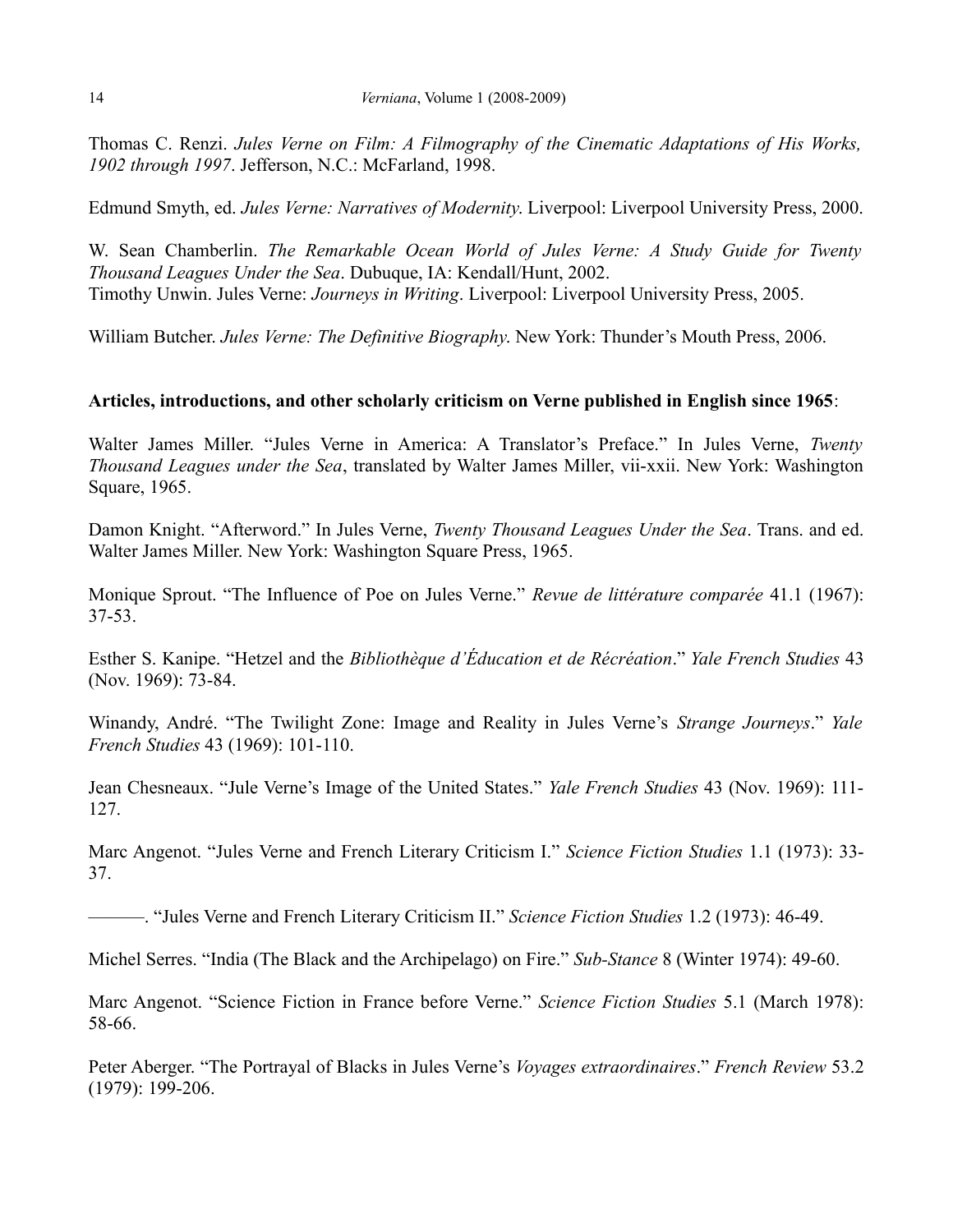Marc Angenot. "Jules Verne: The Last Happy Utopianist." In *Science Fiction: A Critical Guide*, ed. Patrick Parrinder, 18-32. New York: Longman, 1979.

David Ketterer. "Fathoming *20,000 Leagues under the Sea*." In *The Stellar Gauge: Essays on Science Fiction Writers*, ed. Michael J. Tolley and Kirpal Singh, 7-24. Carlton, Australia: Nostrillia Press, 1980.

Marilyn Gaddis Rose. "Two Misogynist Novels: A Feminist Reading of Villiers and Verne." *Nineteenth Century French Studies* 9 (1980): 117-123.

Ross Chambers. "Cultural and Ideological Determinations in Narrative: A Note on Jules Verne's *Les cinq cents millions de la Bégum*." *L'Esprit Créateur*, 21:3 (Fall 1981): 69-78.

Mark Rose. "Filling the Void: Verne, Wells and Lem." *Science Fiction Studies* 8.2 (1981): 121-42.

Andrew Martin. "The Entropy of Bazacian Tropes in the Scientific Fictions of Jules Verne." *Modern Language Review* 77 (Jan. 1982): 51-62.

Mark Rose. "Jules Verne: Journey to the Center of Science Fiction." In *Coordinates: Placing Science Fiction*, ed. George E. Slusser, 31-41. Carbondale: Southern Illinois University Press, 1983.

Andrew Martin. "Chez Jules: Nutrition and Cognition in the Novels of Jules Verne," *French Studie*s 37 (Jan. 1983): 47-58.

Andrew Martin. "The Machine Stops: The Breakdown of the Vernian Vehicle." *Romance Studies* 3.6 (1985): 63-77.

Everett F. Bleiler. "Jules Verne and Cryptography." *Extrapolation* 27.1 (1986): 5-18.

Mark Hammerton. "Verne's *Amazing Journeys*." *Foundation* 38 (Winter 1986-87): 30-38.

Arthur B. Evans. "The Extraordinary Libraries of Jules Verne." *L'Esprit créateur* 28 (1988): 75-86.

Arthur B. Evans. "Science Fiction vs. Scientific Fiction in France: From Jules Verne to J.-H. Rosny Aîné." *Science Fiction Studies* 15.1 (1988): 1-11.

Walter James Miller, "Jules Verne, 1828-1905." In Jane M. Bingham, ed. *Writers for Children*, 591-98. New York: Charles Scribner's Sons, 1988.

Chris Bongie. "Into Darkest Asia: Colonialism and the Imperial Fiction of Jules Verne's *Michel Strogoff*." *Clio* 19.3 (1990): 237-249.

Christiane Mortelier. "Jules Verne and New Zealand." In John Dunmore, ed. *New Zealand and the French: Two Centuries of Contact*, 96-111. Waihanae: New Zealand: Heritage Press, 1990.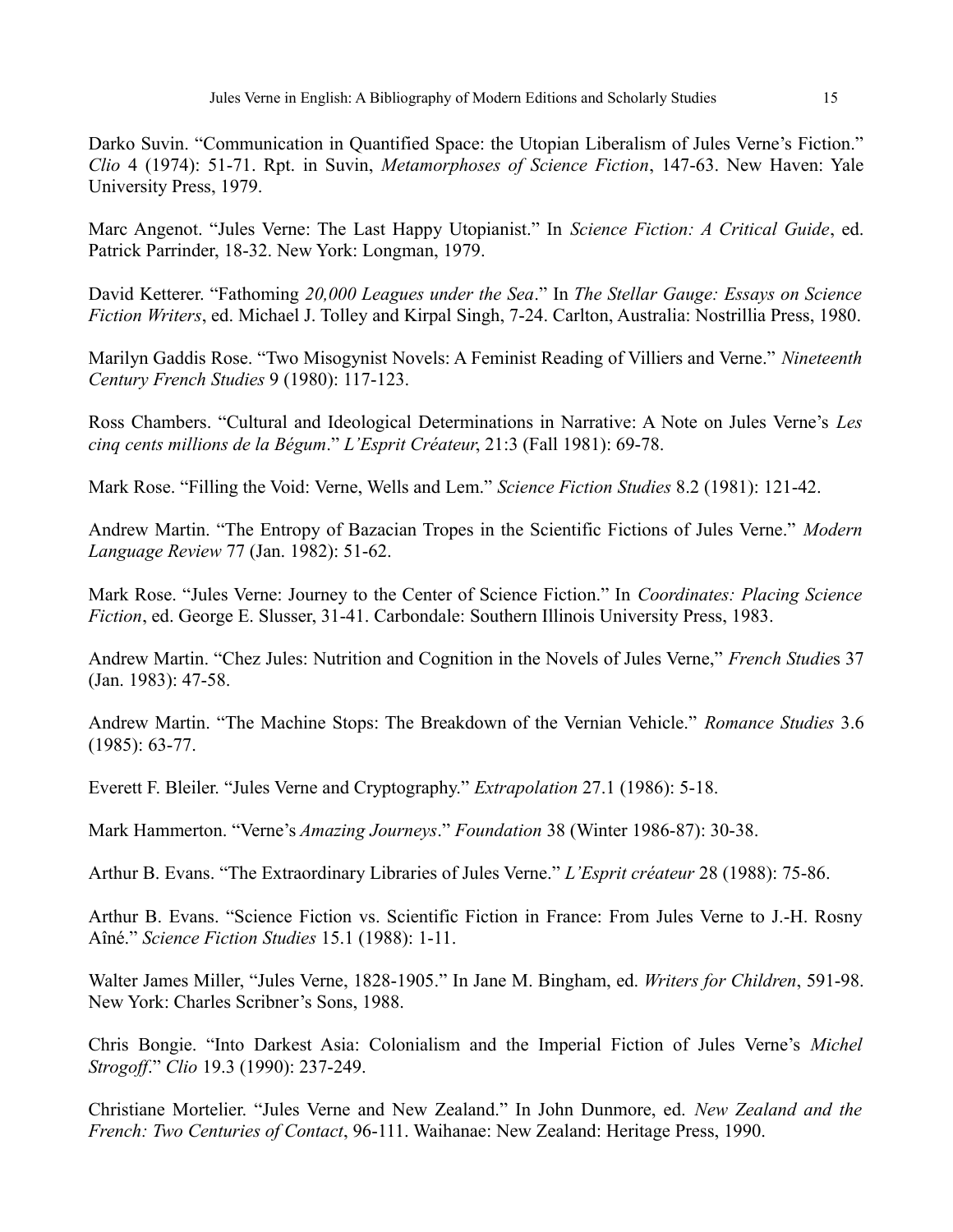Beau Riffenburgh. "Jules Verne and the Conquest of the Polar Regions." *Polar Record* 27 (1991): 237- 240.

William Butcher. "Jules-Gabriel Verne, 1828-1905." In *Contemporary Authors*, 462-65. Chicago: Gale, 1991.

Lambert Wierenga. "The Rhetoric of the Commonplace: Argumentation and Ideology" (Jules Verne and Emile Zola). In Lynette Hunter, ed. *Toward a Definition of Topos: Approaches to Analogical Reasoning*, 158-181. London: Macmillan, 1991.

William Butcher. "Introduction." In Jules Verne, *Journey to the Centre of the Earth*, vii-xxxviii. Translated by William Butcher. Oxford: Oxford University Press, 1992.

Arthur B. Evans. "Jules Verne." *Dictionary of Literary Biography: Nineteenth-Century French Fiction Writers, 1860-1900*, ed. Catharine Savage Brosman, 275-97. Chicago: Gale, 1992.

Brian Taves. "Afterword." In Jules Verne, *Adventures of the Rat Family*. Trans. Evelyn Copeland with an introduction by Iona Opie, 62-70. Oxford: Oxford University Press, 1993.

David Meakin. "Like Poles Attracting: Intertextual Magnetism in Poe, Verne, and Gracq." *Modern Language Review* 88 (1993): 600-611.

————. "Jules Verne's Alchemical Journey Short-Circuited." *French Studies* 47.1 (1993): 152-165.

Arthur B. Evans. "Optograms and Fiction: Photo in a Dead Man's Eye." *Science Fiction Studies* 20 (November 1993): 341-361.

William Butcher. "Jules and Michel Verne." In *Critical Bibliography of French Literature: The Nineteenth Century*, ed. David Baguley, 923-40. Syracuse: Syracuse UP, 1994.

Arthur B. Evans. "The 'New' Jules Verne." *Science Fiction Studies* 22.1 (March 1995): 35-46.

Bud Foote. "Verne's *Paris in the Twentieth Century*: The First Science Fiction Dystopia?" *The New York Review of Science Fiction* #88 (December 1995): 1, 8-10.

Arthur B. Evans. "Literary Intertexts in Jules Verne's *Voyages Extraordinaires.*" *Science Fiction Studies* 23.2 (July 1996): 171-87.

Anna E. Hudson. "Discover Paris with Jules Verne." *French Review* 70.2 (1996): 245-258.

Edward Baxter. "The Tribulations of a Translator of Jules Verne." In *The Jules Verne Encyclopedia*, ed. Brian Taves and Stephen Michaluk, Jr., 65-67. Lanham, MD: Scarecrow Press, 1996.

Olivier Dumas, "Afterword: The 'Humbug' in its Original Version." In *The Jules Verne Encyclopedia*, ed. Brian Taves and Stephen Michaluk, Jr., 86-87. Lanham, MD: Scarecrow Press, 1996.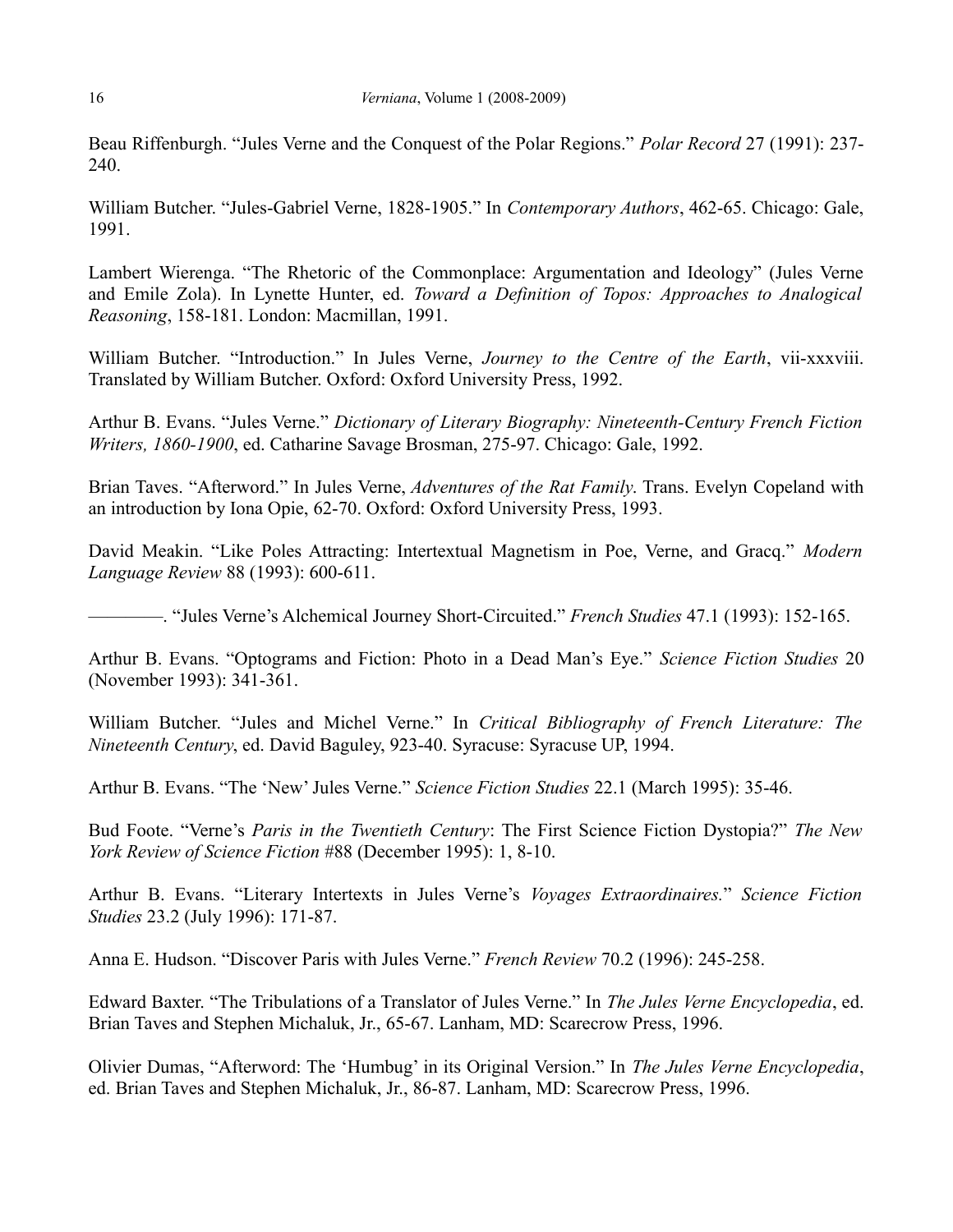Ray Cartier. "Philatelic Tributes to Jules Verne." In *The Jules Verne Encyclopedia*, ed. Brian Taves and Stephen Michaluk, Jr., 195-203. Lanham, MD: Scarecrow Press, 1996.

James Iraldi, "A Day in Amiens." In *The Jules Verne Encyclopedia*, ed. Brian Taves and Stephen Michaluk, Jr., 33-37. Lanham, MD: Scarecrow Press, 1996.

Stephen Michaluk, Jr. "The American Jules Verne Society." In *The Jules Verne Encyclopedia*, ed. Brian Taves and Stephen Michaluk, Jr., 22-31. Lanham, MD: Scarecrow Press, 1996.

———. "Jules Verne: A Bibliographic and Collecting Guide." In *The Jules Verne Encyclopedia*, ed. Brian Taves and Stephen Michaluk, Jr., 89-194. Lanham, MD: Scarecrow Press, 1996.

Brian Taves. "Hollywood's Jules Verne." In *The Jules Verne Encyclopedia*, ed. Brian Taves and Stephen Michaluk, Jr., 205-48. Lanham, MD: Scarecrow Press, 1996.

———. "Jules Verne: An Interpretation." In *The Jules Verne Encyclopedia*, ed. Brian Taves and Stephen Michaluk, Jr., 1-21. Lanham, MD: Scarecrow Press, 1996.

———. "The Uncensored Jules Verne: Completing *Yesterday and Tomorrow*." In *The Jules Verne Encyclopedia*, ed. Brian Taves and Stephen Michaluk, Jr., 69-71. Lanham, MD: Scarecrow Press, 1996.

———, ed. "Jules Verne's Autobiography: A Collage of Interviews." In *The Jules Verne Encyclopedia*, ed. Brian Taves and Stephen Michaluk, Jr., 39-63. Lanham, MD: Scarecrow Press, 1996.

Eugen Weber. "Introduction." In Jules Verne, *Paris in the Twentieth Century*, translated by Richard Howard, xi-xxvii. New York: Random House, 1996.

Ross Chambers. "Phileas Fogg's Colonialist Policy." In Graham Falconer and Mary Donaldson-Evans, ed. *Kaleidoscope: Essays on Nineteenth Century French Literature*, 155-164. Toronto: Centre d'études romantiqes, 1996.

Brian Taves. "The Making of *20,000 Leagues Under the Sea*." *Filmfax* 58 (October 1996-January 1997): 44-52, 138-139.

Arthur B. Evans and Ron Miller. "Jules Verne: Misunderstood Visionary," *Scientific American* (April 1997): 92-97.

William B. Jensen. "Captain Nemo's Battery: Chemistry and the Science Fiction of Jules Verne." *The Chemical Intelligencer* (April 1997): 23-32.

Ron Miller. "Squid or Octopus? A 20,000 Leagues Under the Seas Mystery." *Extraordinary Voyages* 3.3 (September 1997): 3.

Walter James Miller and Frederick Paul Walter. "Verne's Controversial Giant Squid: Continued." *Extraordinary Voyages* 4.1 (December 1997): 1-5.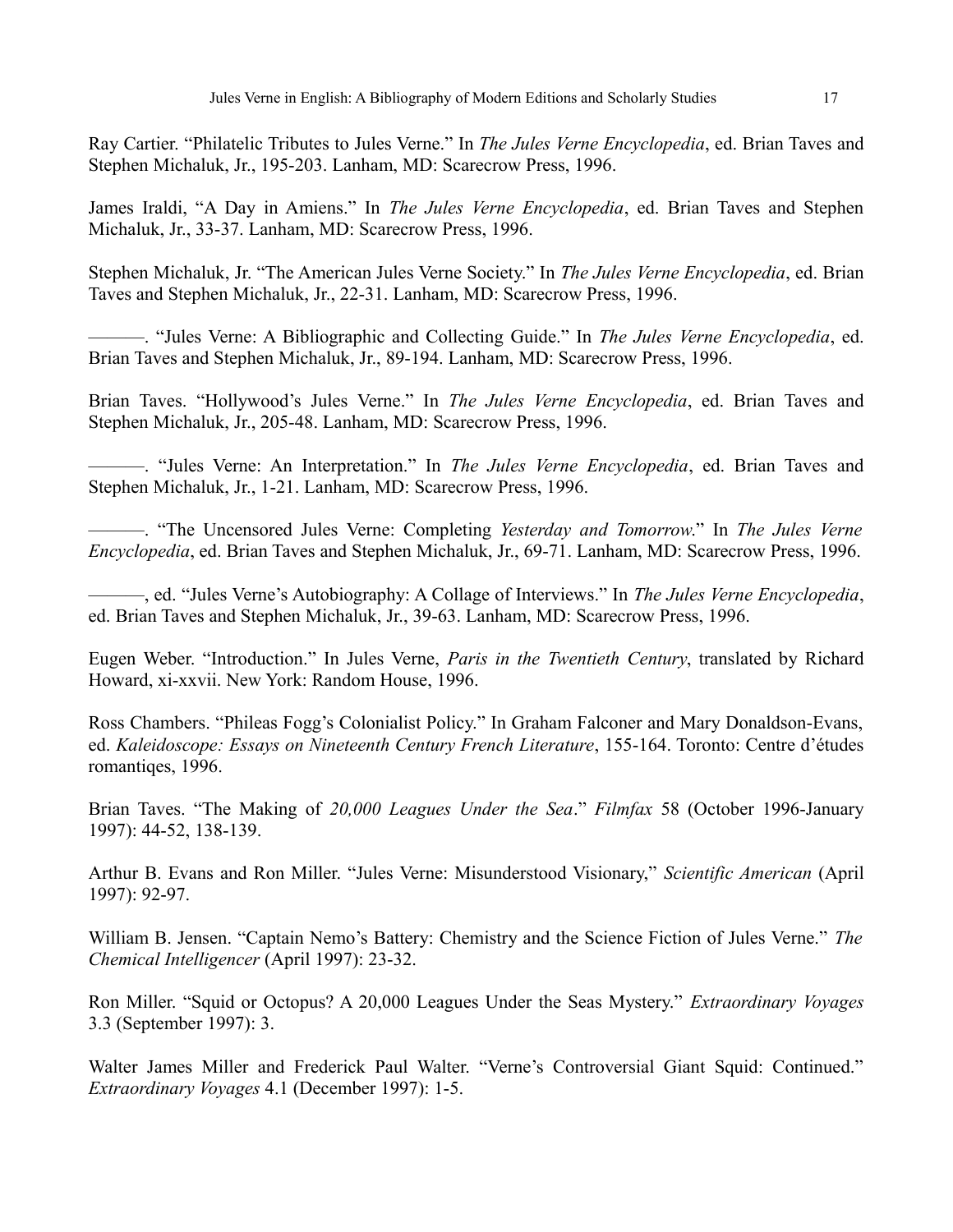Ron Miller. "20,000 Leagues Under the Sea - The Mysterious Giant Squid, Part Three." *Extraordinary Voyages* 4.2 (April 1998): 1-2.

William Butcher. "Introduction." In *Jules Verne, Twenty Thousand Leagues Under the Seas*, translated and edited by William Butcher, ix-xlviii. Oxford: Oxford University Press, 1998.

Arthur B. Evans. "The Illustrators of Jules Verne's *Voyages Extraordinaires*." *Science Fiction Studies* 25.2 (July 1998): 241-70.

William Butcher. "Long-Lost Manuscript." *Modern Language Review* 93.4 (October 1998): 961-71.

David Sandner. "Shooting for the Moon: Méliès, Verne, Wells, and the Imperial Satire." *Extrapolation* 39.1 (1998): 5-25.

Carter Kaplan. "Jules Verne, Herman Melville, and the 'Question of the Monster'." *Extrapolation* 39.2 (1998): 139-147.

Peter Costello. "Introduction." in *Jules Verne, The Eternal Adam and Other Stories*, ed. Peter Costello, v-viii. London: Phoenix, 1999.

Sidney Kravitz. "W.H.G. Kingston's Translation of *The Mysterious Island*." *Extraordinary Voyages* 5.1 (May 1999): 2-3.

Walter James Miller. "Captain Castagnette and the Baltimore Gun Club." *Extraordinary Voyages* 5.2 (July 1999): 3-8.

Frederick Paul Walter. "Chronological Disorder in *The Mysterious Island*." *Extraordinary Voyages* 5.2 (July 1999): 8-9.

Arthur B. Evans. "Vehicular Utopias of Jules Verne." In *Transformations of Utopia*, ed. George Slusser et al., 99-108. New York: AMS Press, 1999.

George E. Slusser. "The Perils of Experiment: Jules Verne and the American Lone Genius." *Extrapolation* 40.2 (1999): 101-15.

William Butcher. "Mysterious Masterpiece." In *Jules Verne: Narratives of Modernity*, ed. Edmund J. Smyth, 142-57. Liverpool: Liverpool University Press, 2000.

Sarah Capitanio. "'L'Ici-bas' and 'l'Au-delà'... but Not as they Knew it. Realism, Utopianism and Science Fiction in the Novels of Jules Verne." In *Jules Verne: Narratives of Modernity*, ed. Edmund J. Smyth, 60-77. Liverpool: Liverpool University Press, 2000.

Arthur B. Evans. "Jules Verne and the French Literary Canon." In *Jules Verne: Narratives of Modernity*, ed. Edmund J. Smyth, 11-39. Liverpool: Liverpool University Press, 2000.

Terry Hale and Andrew Hugill. "The Science is Fiction: Jules Verne, Raymond Roussel, and Surrealism." In *Jules Verne: Narratives of Modernity*, ed. Edmund J. Smyth, 122-141. Liverpool: Liverpool University Press, 2000.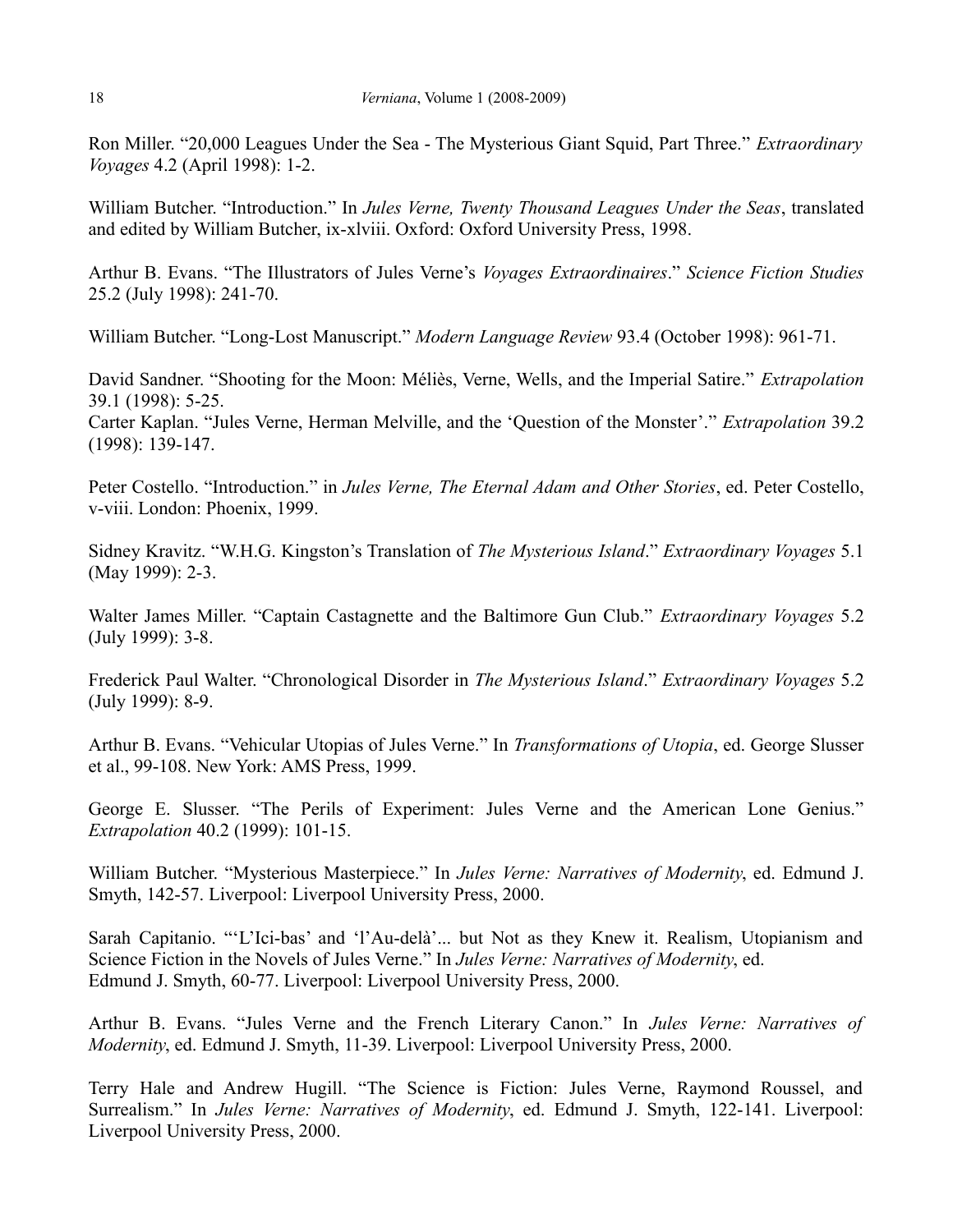Trevor Harris. "Measurement and Mystery in Verne." In *Jules Verne: Narratives of Modernity*, ed. Edmund J. Smyth, 109-121. Liverpool: Liverpool University Press, 2000.

Daniel Compère. "Jules Verne and the Limitations of Literature." In *Jules Verne: Narratives of Modernity*, ed. Edmund J. Smyth, 40-45. Liverpool: Liverpool University Press, 2000.

David Meakin. "Future Past: Myth, Inversion and Regression in Verne's Underground Utopia." In *Jules Verne: Narratives of Modernity*, ed. Edmund J. Smyth, 94-108. Liverpool: Liverpool University Press, 2000.

David Platten. "A Hitchhiker's Guide to Paris: *Paris au XXe siècle*." In *Jules Verne: Narratives of Modernity*, ed. Edmund J. Smyth, 78-93. Liverpool: Liverpool University Press, 2000.

Edmund J. Smyth. "Jules Verne, SF and Modernity: An Introduction." In *Jules Verne: Narratives of Modernity*, 1-10. Liverpool: Liverpool University Press, 2000.

Timothy Unwin. "The Fiction of Science, or the Science of Fiction." In *Jules Verne: Narratives of Modernity*, ed. Edmund J. Smyth, 46-59. Liverpool: Liverpool University Press, 2000.

———. "Technology and Progress in Jules Verne, or Anticipation in Reverse." *AUMLA* 93 (2000): 17- 35.

Arthur B. Evans. "Introduction." In Jules Verne, *Invasion of the Sea*, translated by Edward *Baxter,* edited with notes and other critical material by Arthur B. Evans, vii-xx. Wesleyan University Press, 2001.

William Butcher. "Introduction." In Jules Verne, *The Mysterious Island*, translated by Sidney Kravitz, edited by Arthur B. Evans, and with notes and other critical material by William Butcher, vii-xlix. Middletown, CT: Wesleyan University Press, 2001.

Walter James Miller. "The Real Conseil." *Extraordinary Voyages* 7.2 (February 2001): 4-5.

Arthur B. Evans. "Hetzel and Verne: Collaboration and Conflict."" *Science Fiction Studies* 28.1 (March 2001): 97-106.

Brian Taves. "The Novels and Rediscovered Films of Michel (Jules) Verne." *Journal of Film Preservation* No. 62 (April 2001): 25-39.

Davor Sisovic. "Jules Verne and Croatia." *Extraordinary Voyages* 7.3 (August 2001): 13-17.

Peter Schulman. "*Paris au XXe siècle*'s Legacy: Eccentricity as Defiance in Jules Verne's Uneasy Relationship with his Era." *Romance Quarterly* 48 (Fall 2001), 257-66.

Walter James Miller. "Afterword: Freedom and the Near Murder of Jules Verne." In Jules Verne, *Twenty Thousand Leagues under the Sea*, translated by Mendor T. Brunetti, 448-61. New York: New American Library, 2001.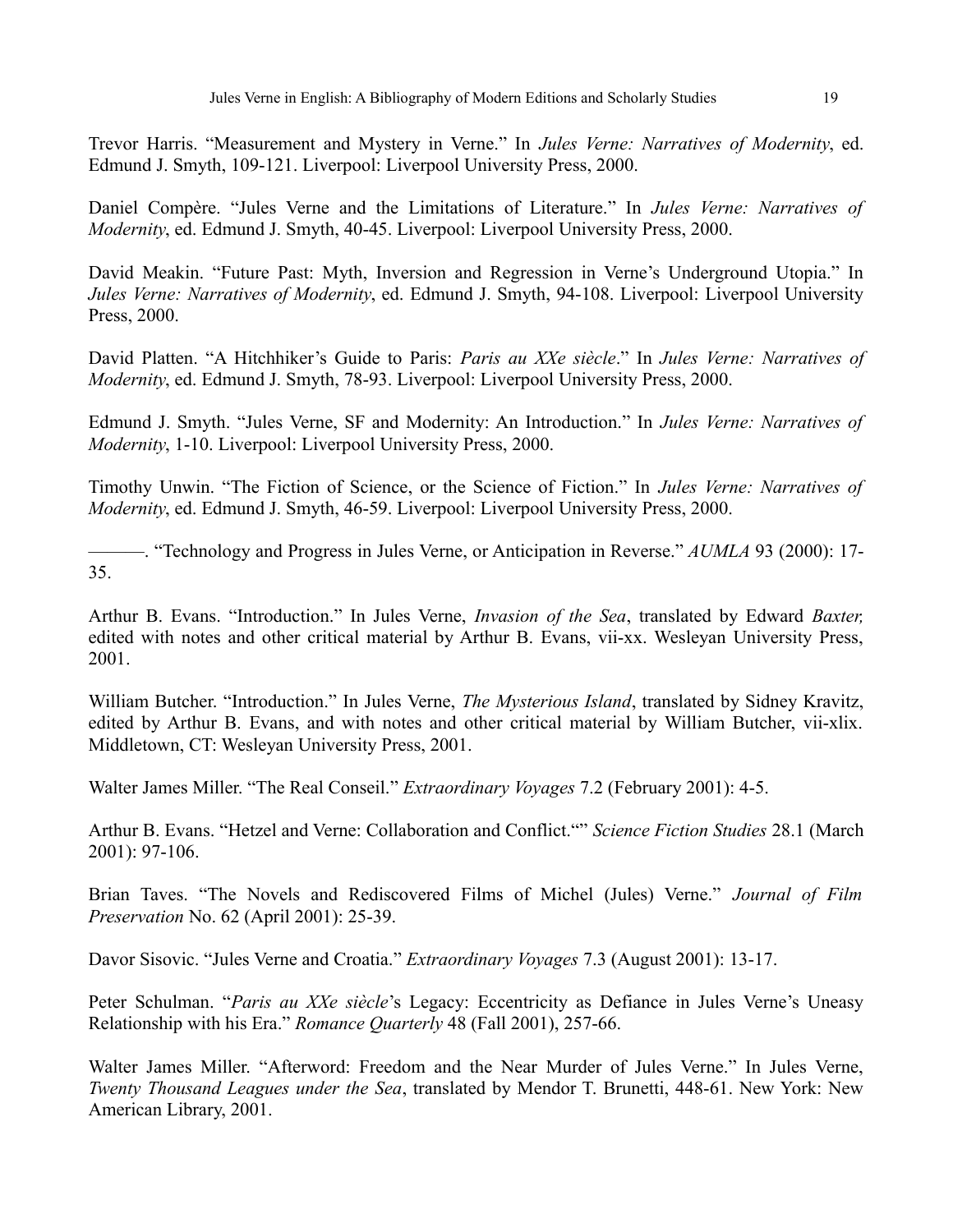Benjamin Sacks. "Jules Verne: A Hotel del Coronado Vignette." *Southern California Quarterly* 83.3 (Fall 2001): 239-260.

Eugene J. Surowitz. "Other Verne." *The New York Review of Science Fiction* #160 (December 2001): 13-15.

Walter James Miller. "Introduction." In Jules Verne, *The Mighty Orinoco*, translated by Stanford L. Luce, edited by Arthur B. Evans, and with notes by Walter James Miller, ix-xvii. Middletown, CT: Wesleyan University Press, 2002.

William Butcher and Arthur B. Evans. "The Curate's Egg: The Translations of (A)Round/A Tour of the World in Eighty Days." *Extraordinary Voyages* 9.2 (December 2002): 2-5. Also published as "The Most Translated Verne Novel" *Nautilus* 2 (Jan. 2002): 6-9.

James D. Keeline. "Who Invented Tom Swift's Electric Rifle?" *Extraordinary Voyages* 8.1 (April 2002): 3-7.

Rick Walter. "Verne, Doyle, and Vanishing Diamonds." *Extraordinary Voyages* 9.4 (June 2003): 6-7.

Jean-Michel Margot. "Introduction." In Jules Verne, *Journey Through the Impossible*, translated by Edward Baxter, edited by Jean-Michel Margot, with illustrations Roger Leyonmark, 11-19. Amherst, NY: Prometheus Books, 2003.

William Butcher and John Breyer. "Nothing New Under the Earth." *Earth Sciences History* 22.1 (2003): 36-51.

Walter James Miller. "The Rehabilitation of Jules Verne in America: From Boy's Author to Adult's Author, 1960-2003." *Extraordinary Voyages* 10.2 (December 2003): 2-5.

Robert T. Jeschonek. "Anticipating the Civil War in Poe's *Pym* and the 20th Century in Verne's Sequel, *The Sphinx of the Ice Fields*." *Extraordinary Voyages* 11.1 (September 2004): 2-5, 8.

Benford, Gregory. "Verne to Varley: Hard SF Evolves." *Science Fiction Studies* 32.1 (March 2005): 163-71.

William Butcher. "Hidden Treasures: The Manuscripts of Twenty Thousand Leagues." *Science Fiction Studies* 32.1 (March 2005): 132-49.

Arthur B. Evans. "A Bibliography of Jules Verne's English Translations." *Science Fiction Studies* 32.1 (March 2005): 87-123.

———. "Jules Verne's English Translations." *Science Fiction Studies* 32.1 (March 2005): 62-86.

Terry Harpold. "Verne's Cartographies." *Science Fiction Studies* 32.1 (March 2005): 18-42.

Teri J. Hernández. "Translating Verne: An Extraordinary Journey." *Science Fiction Studies* 32.1 (March 2005): 124-31.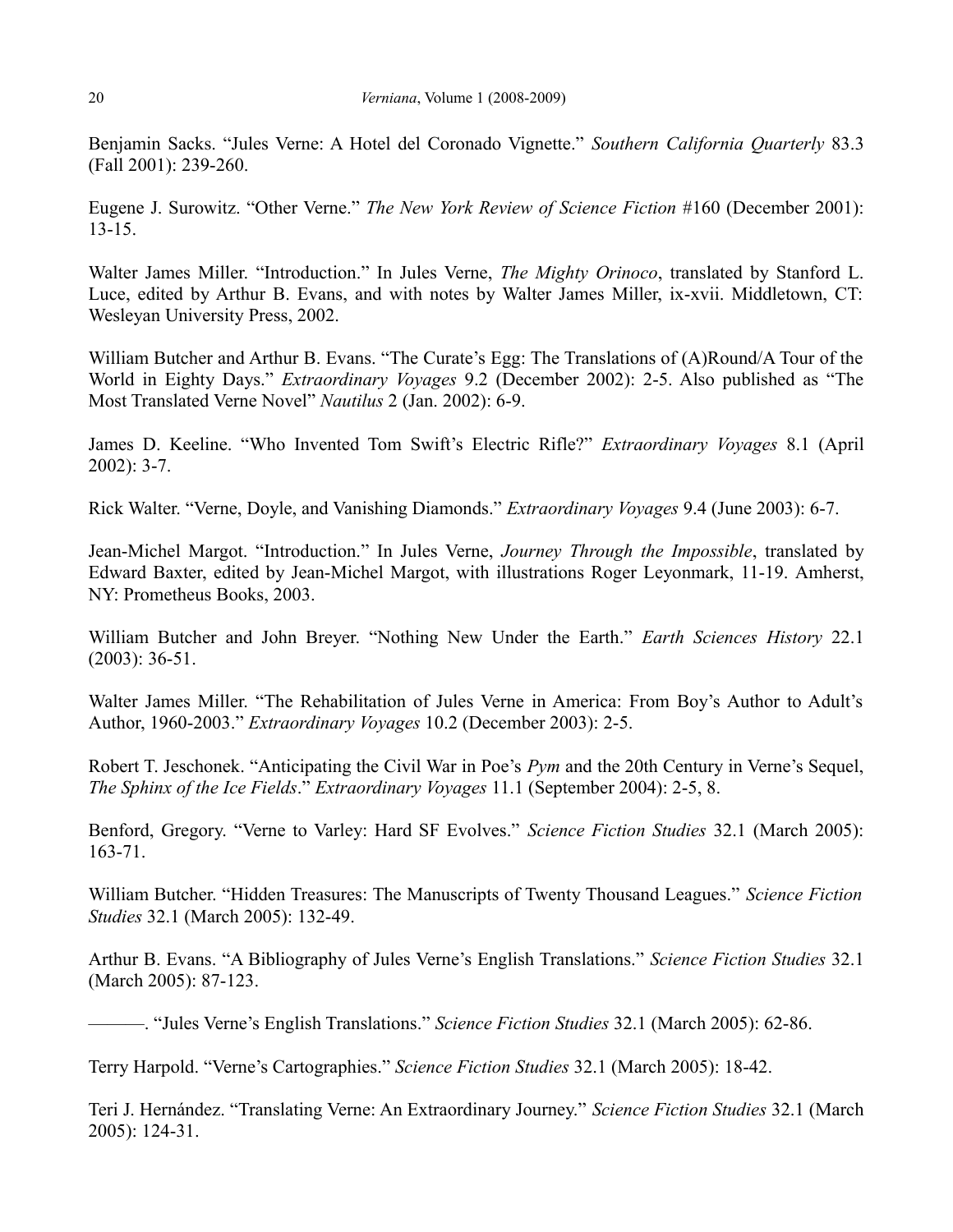Jean-Michel Margot. "Jules Verne, Playwright." *Science Fiction Studies* 32.1 (March 2005): 150-62.

George E. Slusser. "Why They Kill Jules Verne: Science Fiction and Cartesian Culture." *Science Fiction Studies* 32.1 (March 2005): 43-61.

Timothy Unwin. "Jules Verne: Negotiating Change in the Nineteenth Century." *Science Fiction Studies* 32.1 (March 2005): 5-17.

Jean-Michel Margot. "Jules Verne: The Successful, Wealthy Playwright." *Extraordinary Voyages* Special Issue (October 2005): 10-16.

Brian Taves. "Chimp to Man, And Back Again: Verne's Evolutionary Motif." *Extraordinary Voyages* Special Issue (October 2005): 17-18.

Brian Taves. "Adapting Jules Verne's *Journey to the Center of the Earth*." *Extraordinary Voyages* 12.1 (September 2005): 1-12.

Arthur B. Evans. "Jules Verne: Exploring the Limits." *Australian Journal of French Studies* Vol. 42, No. 3 (September-December. 2005): 265-275.

Terry Harpold. "The Providential Grace of Verne's *Le Testament d'un excentrique*." *IRIS* 28 (2005): 157–68.

William Butcher. "Introduction." In Jules Verne, *The Adventures of Captain Hatteras*, translated and edited by William Butcher, ix-xliii. Oxford: Oxford University Press, 2005.

Peter Schulman. "Introduction." In Jules Verne, *The Begum's Millions*. Translated by Stanford L. Luce, edited by Arthur B. Evans, and with notes by Peter Schulman. Middletown, CT: Wesleyan UP, 2005. xiii-xxxix.

Brian Taves. "Introduction." In Jules Verne, *An Antarctic Mystery or, The Sphinx of the Ice Fields: A Sequel to Edgar Allan Poe's The Narrative of Arthur Gordon Pym of Nantucket*. Translation by Mrs. Cashel Hoey, revised and modernized by John Gregory Betancourt. Rockville, MD: Wildside Press, 2005.

Norman M. Wolcott. "How Lewis Mercier and Eleanor King Brought You Jules Verne." *Extraordinary Voyages* 12.2 (December 2005): 2-7.

Ian Thompson. "New Light on the Visit to Malta by Jules Verne in June 1884." *Extraordinary Voyages* 12.2 (December 2005): 10-12.

Robert Pourvoyeur. "*North Against South*, Read Another Way." *Extraordinary Voyages* 12.3 (March 2006): 1, 9.

Randall J. Osczevski. "Frederick Cook and the Forgotten Pole." *Extraordinary Voyages* 12.3 (March 2006): 2-9.